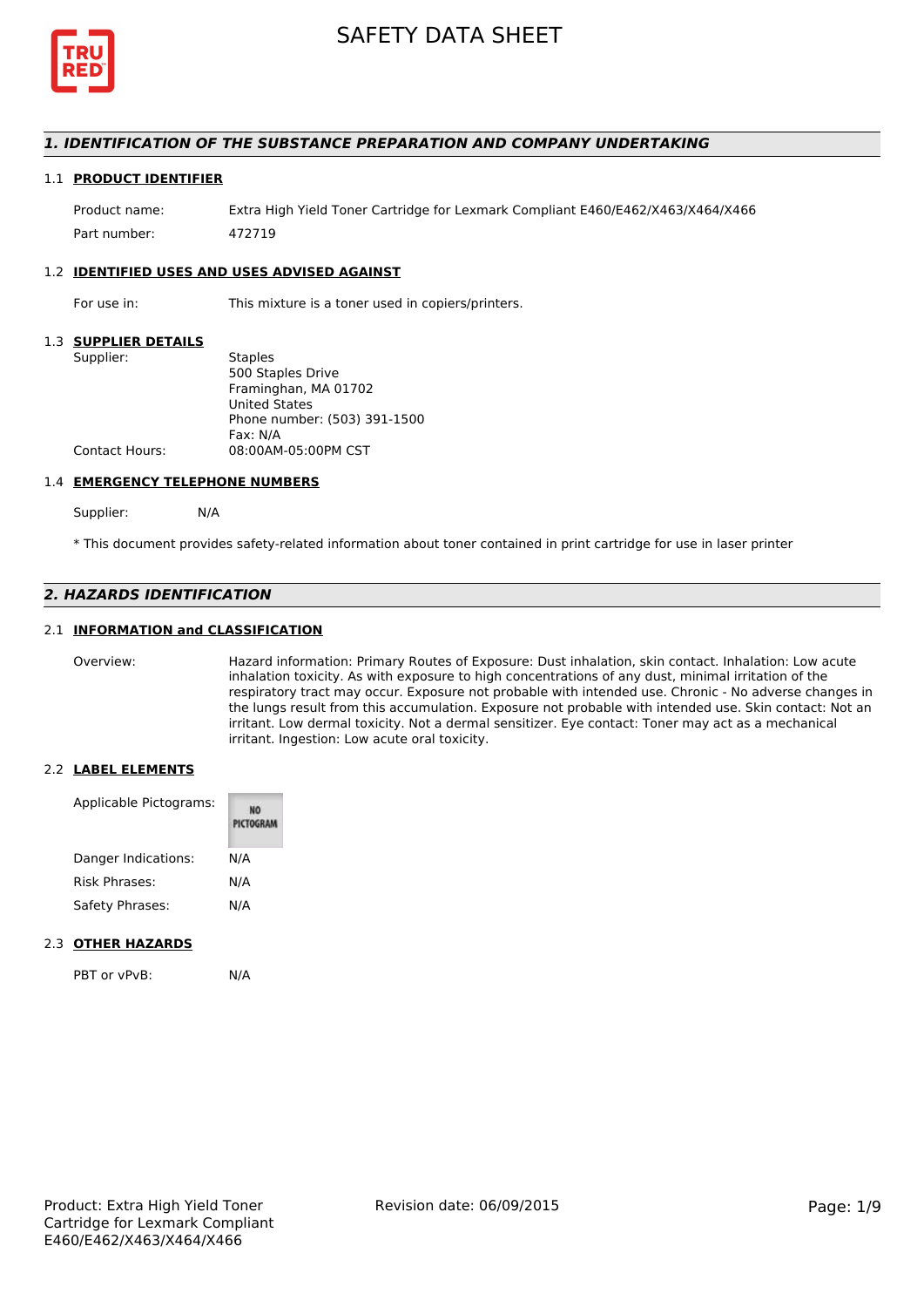

# *3. COMPOSITION / INFORMATION ON INGREDIENTS*

| Ingredients          | <b>CAS number</b>   | Weight %    | <b>OSHA</b><br><b>PEL</b> | <b>ACGIH</b><br><b>TLV</b>                                | Other                 |
|----------------------|---------------------|-------------|---------------------------|-----------------------------------------------------------|-----------------------|
| Polyester Resin      | <b>TRADE SECRET</b> | 65-85       | None                      | None                                                      | NITSRN 80100286-6001P |
| Iron Oxide           | 1317-61-9           | $7-13$      | None                      | None                                                      |                       |
| Carbon Black         | 1333-86-4           | $5 - 10$    | 3.5 mg/m $3$              | $3.5 \text{ mg/m}$                                        |                       |
|                      |                     |             | 8 hours                   | 8 hours                                                   |                       |
|                      |                     |             | <b>TWA</b>                | <b>TWA</b>                                                |                       |
| Amorphous Silica     | <b>TRADE SECRET</b> | $1-3$       | None                      | None                                                      | NITSRN 80100451-5015  |
| (modified)           |                     |             |                           |                                                           |                       |
| Polymer Wax          | <b>TRADE SECRET</b> | $1 - 5$     | None                      | None                                                      | NITSRN 80100451-5016  |
| Titanium Dioxide     | 13463-67-7          | $0.1 - 1$   |                           | $ 15 \text{ mg/m}3 \text{ g} 10 \text{ mg/m}3 \text{ g} $ |                       |
|                      |                     |             |                           | hours TWA   hours TWA                                     |                       |
| Charge Control Agent | <b>TRADE SECRET</b> | $0.5 - 1.5$ | None                      | None                                                      | NITSRN 80100451-5037  |

The Full Text for all R-Phrases are Displayed in Section 16

#### **COMPOSITION COMMENTS**

The Data Shown is in accordance with the latest Directives.

This section provides composition information for the toner powder contained in specially designed container inside of the print cartridge.

### *4. FIRST-AID MEASURES*

#### 4.1 **FIRST AID MEASURES**

#### 4.1.1 **FIRST AID INSTRUCTIONS BY RELEVANT ROUTES OF EXPOSURE**

| If symptoms, such as shortness of breath or persistent coughing are experienced, remove source                              |
|-----------------------------------------------------------------------------------------------------------------------------|
| of contamination and move individual to fresh air. If symptoms persist, seek medical attention.                             |
| Do not rub eyes. Flush immediately with plenty of water. Remove contact lenses and continue                                 |
| flushing for at least 15 minutes. If irritation develops and persists, seek medical attention.                              |
| Wash with soap and water. Should irritation occur, seek medical attention.                                                  |
| Do not induce vomiting. Never give anything by mouth to an unconscious person. Get medical<br>attention if symptoms appear. |
|                                                                                                                             |

#### 4.1.2 **ADDITIONAL FIRST AID INFORMATION**

Additional first aid information: N/A Immediate Medical Attention Required: N/A

### 4.2 **SYMPTOMS AND EFFECTS**

Acute Symptoms from Exposure: Aggravated conditions: Exposure to high airborne dust concentrations, including toner, may aggravate existing respiratory conditions. Delayed Symptoms from Exposure: N/A

# 4.3 **IMMEDIATE SPECIAL TREATMENT OR EQUIPMENT REQUIRED**

Notes to physician: No specific antidote.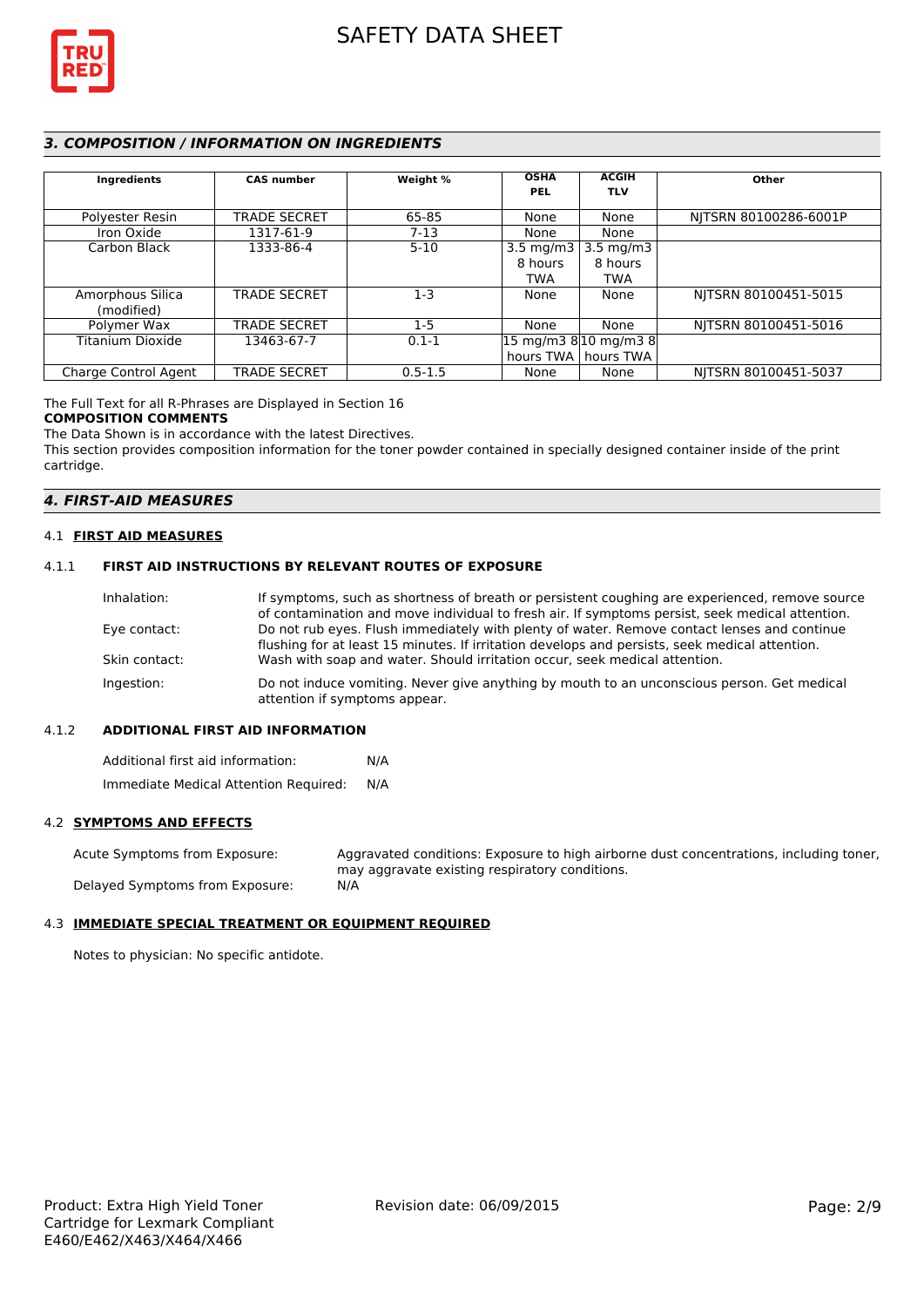

# *5. FIRE-FIGHTING MEASURES*

#### 5.1 **EXTINGUISHING MEDIA**

Recommended Extinguishing Media: Carbon dioxide, water spray or fog, dry chemical or foam. Extinguishing Media Not to be Used: N/A

# 5.2 **SPECIAL HAZARD**

Unusual Fire/Explosion Hazards: Like many finely divided materials, toner dust, in high concentrations can form an explosive mixture in air which, if ignited, could result in a dust explosion. Hazardous combustion products: Carbon monoxide, carbon dioxide, unidentified organics.

Extinguishing Media Not to be Used: N/A

#### 5.3 **ADVICE FOR FIRE FIGHTERS**

Avoid inhalation of smoke. Wear protective cloting an wear self-contained breathing apparatus

#### *6. ACCIDENTAL RELEASE MEASURES*

## 6.1 **PERSONAL PRECAUTIONS, PROTECTIVE EQUIPMENT AND EMERGENCY PROCEDURES**

#### 6.1.1 **PRECAUTIONS FOR NON-EMERGENCY PERSONNEL**

None required for intended use in printer.

## 6.1.2 **ADDITIONAL FIRST AID INFORMATION**

N/A

#### 6.1.3 **PERSONAL PROTECTION**

Wear personal protective equipment as described in Section 8.

#### 6.2 **ENVIRONMENTAL PRECAUTIONS**

Regulatory Information: Keep product out of sewers and watercourses.

#### 6.3 **METHODS AND MATERIAL FOR CONTAINMENT AND CLEANUP**

Spill or Leak Cleanup Procedures: If a dust cloud is possible due to a spill, remove all sources of ignition such as open sparks, flames, or static discharge to prevent the ignition of the dust. Minimize dust generation during clean up. Sweep up spill with non-metallic broom and dustpan. Contain for disposal. Oil permeated sweeping compound may be useful in cleaning up spills. Disposal is subject to national, state, regional, or provincial regulations.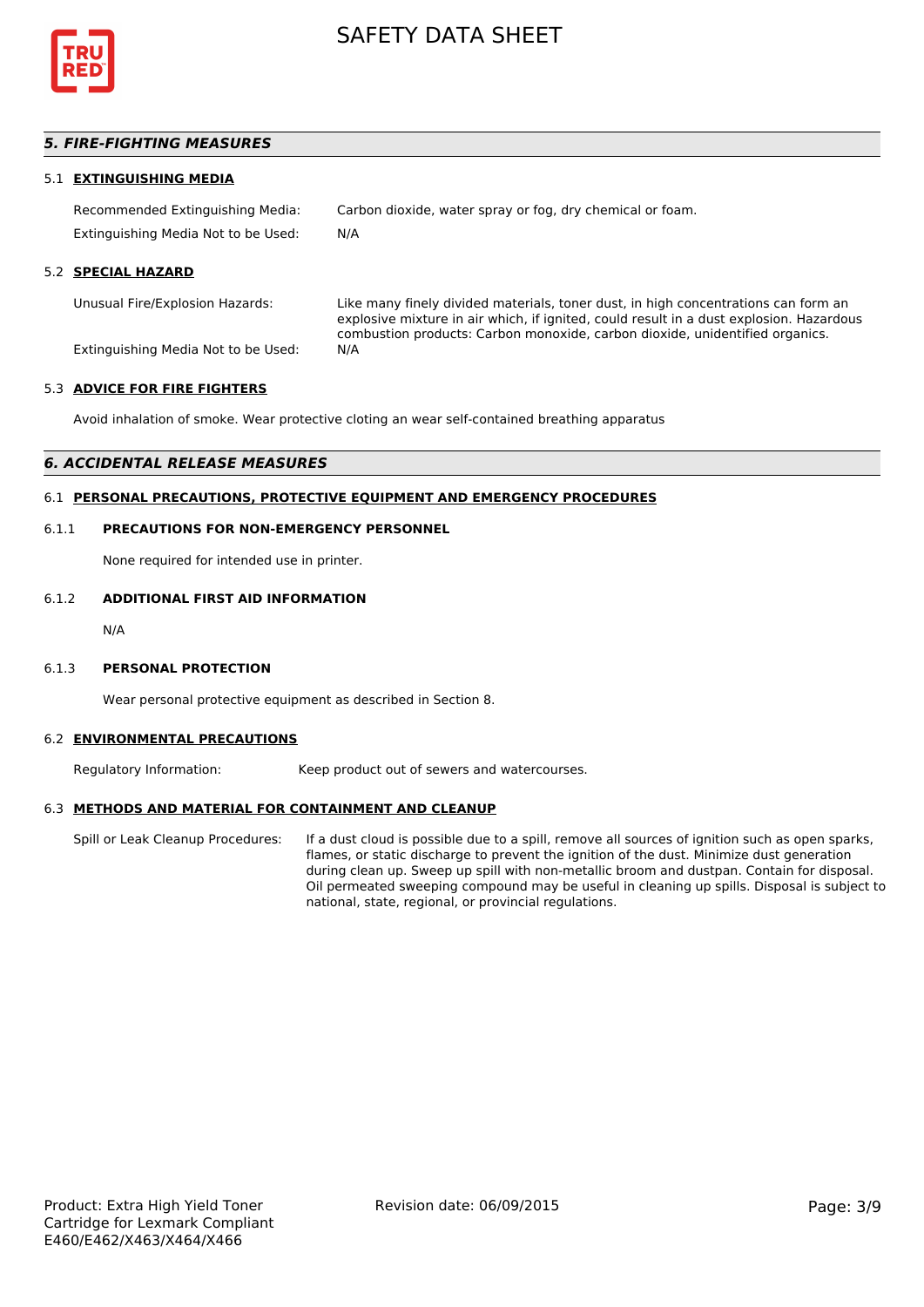

## *7. HANDLING AND STORAGE*

#### 7.1 **PRECAUTIONS FOR SAFE HANDLING**

Recommendations for Handling: No special precautions when used as intended. Keep containers closed, avoid creating dust. Keep away from ignition sources. Advice on General Hygiene: Never eat, drink or smoke in work areas. Practice good personal hygiene after using this material, especially before eating, drinking, smoking, using the restroom, or applying cosmetics.

#### 7.2 **CONDITIONS FOR SAFE STORAGE**

Avoid high temperatures, >100°F/32°C

#### 7.3 **SPECIFIC END USES**

Printing devices

#### *8. EXPOSURE CONTROLS/PERSONAL PROTECTION*

#### 8.1 **CONTROL PARAMETERS**

The best protection is to enclose operations and/or provide local exhaust ventilation at the site of chemical release in order to maintain airborne concentrations of the product below OSHA PELs (See Section 3). Local exhaust ventilation is preferred because it prevents contaminant dispersion into the work area by controlling it at its source.

#### 8.2 **EXPOSURE CONTROLS**

#### **Respiratory protection:**

IMPROPER USE OF RESPIRATORS IS DANGEROUS. Seek professional advice prior to respirator selection and use. Follow OSHA respirator regulations (29 CFR 1910.134 and 1910.137) and, if necessary, wear a NIOSH approved respirator. Select respirator based on its suitability to provide adequate worker protection for given work conditions, levels of airborne contamination, and sufficient levels of oxygen.

#### **Eye/Face Protection:**

Contact lenses are not eye protective devices. Appropriate eye protection must be worn instead of, or in conjunction with contact lenses.

#### **Hand/Skin Protection:**

For emergency or non-routine operations (cleaning spills, reactor vessels, or storage tanks), wear an SCBA. WARNING! Air purifying respirators do not protect worker in oxygen deficient atmospheres.

#### **Additional Protection:**

N/A

#### **Protective Clothing and Equipment:**

Wear chemically protective gloves, boots, aprons, and gauntlets to prevent prolonged or repeated skin contact. Wear splashproof chemical goggles and face shield when working with liquid, unless full face piece respiratory protection is worn.

#### **Safety Stations:**

Make emergency eyewash stations, safety/quick-drench showers, and washing facilities available in work area.

#### **Contaminated Equipment:**

Separate contaminated work clothes from street clothes. Launder before reuse. Remove material from your shoes and clean personal protective equipment. Never take home contaminated clothing.

#### **Comments:**

Never eat, drink or smoke in work areas. Practice good personal hygiene after using this material, especially before eating, drinking, smoking, using the restroom, or applying cosmetics.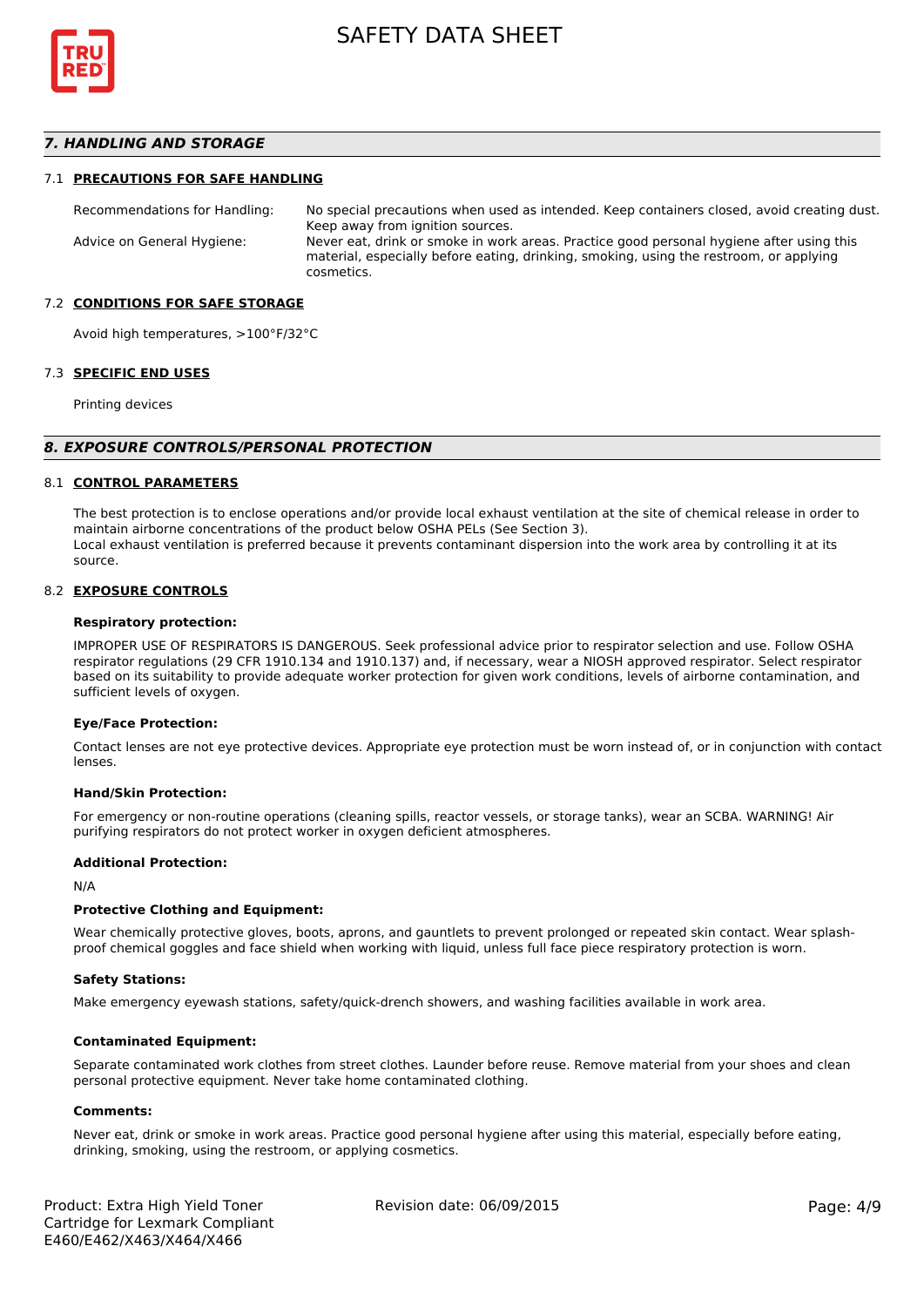

# *9. PHYSICAL AND CHEMICAL PROPERTIES*

# 9.1 **DETAIL INFORMATION**

| Physical state:            | PHYSICAL STATE: Solid (Toner Cartridge). APPEARANCE: Black. |
|----------------------------|-------------------------------------------------------------|
| Color:                     | <b>Black</b>                                                |
| Odor:                      | Faint odor (Plastic.)                                       |
| Odor threshold:            | N/A                                                         |
|                            |                                                             |
| Boiling point:             | N/A                                                         |
| Melting point:             | Not determined.                                             |
| Flash point:               | Solid, not applicable.                                      |
| <b>Explosion limits:</b>   | N/A                                                         |
| Relative density:          | N/A                                                         |
| Auto-ignition temperature: | N/A                                                         |

# 9.2 **OTHER INFORMATION**

SOLUBILITY: Insoluble in water.

# *10. CHEMICAL STABILITY AND REACTIVITY*

# 10.1 **Reactivity:**

| <b>Reactivity Hazards:</b><br>Data on Mixture Substances: | None<br>None                                                                                                   |
|-----------------------------------------------------------|----------------------------------------------------------------------------------------------------------------|
| 10.2 Chemical Stability:                                  | The product is stable. Under normal conditions of storage and use, hazardous<br>polymerisation will not occur. |
| 10.3 Hazardous Polymerization:                            | Stable under conditions of normal use.                                                                         |
| 10.4 Conditions to Avoid:                                 | Keep away from heat, flame, sparks and other ignition sources.                                                 |
| 10.5 Incompatible Materials:                              | Strong oxidising materials                                                                                     |
| 10.6 Hazardous Decomposition:                             | Will not occur.                                                                                                |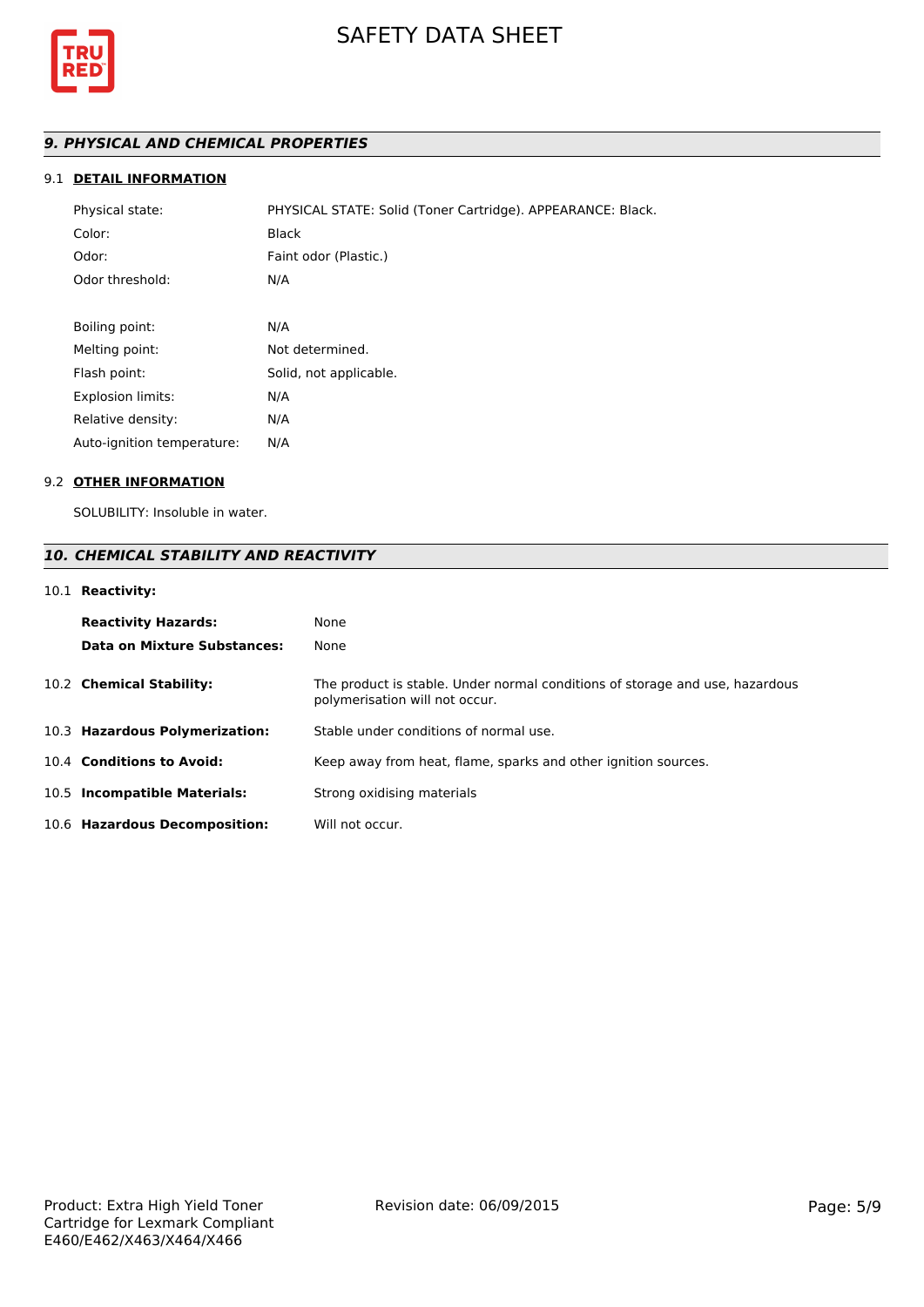

# *11. INFORMATION ON TOXICOLOGICAL EFFECT*

| <b>Mixtures:</b><br><b>Acute Toxicity:</b> | Toner dust is a particulate not otherwise classified (PNOC) or regulated (PNOR).<br>Ingestion: Low acute oral toxicity. Exposure not probable with intended use. Acute toxicity oral rat<br>LD50 (mg/kg): $>$ 5000.                                                                                                                                                                                                                                                                                                                                                                                                                                                                          |
|--------------------------------------------|----------------------------------------------------------------------------------------------------------------------------------------------------------------------------------------------------------------------------------------------------------------------------------------------------------------------------------------------------------------------------------------------------------------------------------------------------------------------------------------------------------------------------------------------------------------------------------------------------------------------------------------------------------------------------------------------|
| <b>Skin Corrosion/Irritation:</b>          | N/A                                                                                                                                                                                                                                                                                                                                                                                                                                                                                                                                                                                                                                                                                          |
| <b>Serious Eye Damage:</b>                 | N/A                                                                                                                                                                                                                                                                                                                                                                                                                                                                                                                                                                                                                                                                                          |
| Inhalation:                                | Low acute inhalation toxicity. As with exposure to high concentrations of any dust, minimal<br>irritation of the respiratory tract may occur. Pure Carbon Black and Titanium Dioxide, minor<br>components of this product, has been listed by IARC as a group 2B (possible carcinogen). This<br>classification is based on rat "lung particulate overload" studies performed with airborne<br>particulate. Toner is not listed by IARC, NTP, or OSHA. Long term exposure to excessive<br>concentrations of iron oxide-containing dusts has resulted in a condition identified as siderosis, a<br>relatively benign pneumoconiosis, caused by deposition of iron oxide particles in the lung. |
| <b>Sensitization:</b>                      | N/A                                                                                                                                                                                                                                                                                                                                                                                                                                                                                                                                                                                                                                                                                          |
| <b>Mutagenicity:</b>                       | N/A                                                                                                                                                                                                                                                                                                                                                                                                                                                                                                                                                                                                                                                                                          |
| <b>Carcinogenicity:</b>                    | Classified 2B (Possible for humans.) by IARC [Carbon Black]. Classified 2B (Possible for humans.)<br>by IARC [Titanium Dioxide].                                                                                                                                                                                                                                                                                                                                                                                                                                                                                                                                                             |
| <b>Reproductive Toxicity:</b>              | N/A                                                                                                                                                                                                                                                                                                                                                                                                                                                                                                                                                                                                                                                                                          |
| <b>STOT - Single Exposure:</b>             | Aggravating conditions: Exposure to high airborne dust concentrations, including toner, may                                                                                                                                                                                                                                                                                                                                                                                                                                                                                                                                                                                                  |
|                                            | aggravate existing respiratory conditions.                                                                                                                                                                                                                                                                                                                                                                                                                                                                                                                                                                                                                                                   |
| <b>STOT - Multiple Exposure:</b>           | N/A                                                                                                                                                                                                                                                                                                                                                                                                                                                                                                                                                                                                                                                                                          |
| Ingestion:                                 | N/A                                                                                                                                                                                                                                                                                                                                                                                                                                                                                                                                                                                                                                                                                          |
| <b>Hazard Class Information:</b>           | N/A                                                                                                                                                                                                                                                                                                                                                                                                                                                                                                                                                                                                                                                                                          |
| <b>Mixture on Market Data:</b>             | N/A                                                                                                                                                                                                                                                                                                                                                                                                                                                                                                                                                                                                                                                                                          |
| <b>Symptoms:</b>                           | N/A                                                                                                                                                                                                                                                                                                                                                                                                                                                                                                                                                                                                                                                                                          |
| Delayed/Immediate Effects: N/A             |                                                                                                                                                                                                                                                                                                                                                                                                                                                                                                                                                                                                                                                                                              |
| <b>Test Data on Mixture:</b>               | N/A                                                                                                                                                                                                                                                                                                                                                                                                                                                                                                                                                                                                                                                                                          |
| <b>Not Meeting Classification:</b>         | N/A                                                                                                                                                                                                                                                                                                                                                                                                                                                                                                                                                                                                                                                                                          |
| <b>Routes of Exposure:</b>                 | Inhalation of dust, skin contact.                                                                                                                                                                                                                                                                                                                                                                                                                                                                                                                                                                                                                                                            |
| <b>Interactive Effects:</b>                | N/A                                                                                                                                                                                                                                                                                                                                                                                                                                                                                                                                                                                                                                                                                          |
| <b>Absence of Specific Data:</b>           | N/A                                                                                                                                                                                                                                                                                                                                                                                                                                                                                                                                                                                                                                                                                          |
| Mixture vs Substance Data: N/A             |                                                                                                                                                                                                                                                                                                                                                                                                                                                                                                                                                                                                                                                                                              |

# *12. ECOLOGICAL INFORMATION*

| 12.1 <b>Eco toxicity:</b>           | N/A             |
|-------------------------------------|-----------------|
| 12.2 Degradability:                 | Not determined. |
| 12.3 Bioaccumulation Potential: N/A |                 |
| 12.4 Mobility in Soil:              | Not determined. |
| 12.5 PBT & vPvB Assessment:         | N/A             |
| 12.6 Other Adverse Effects:         | None known      |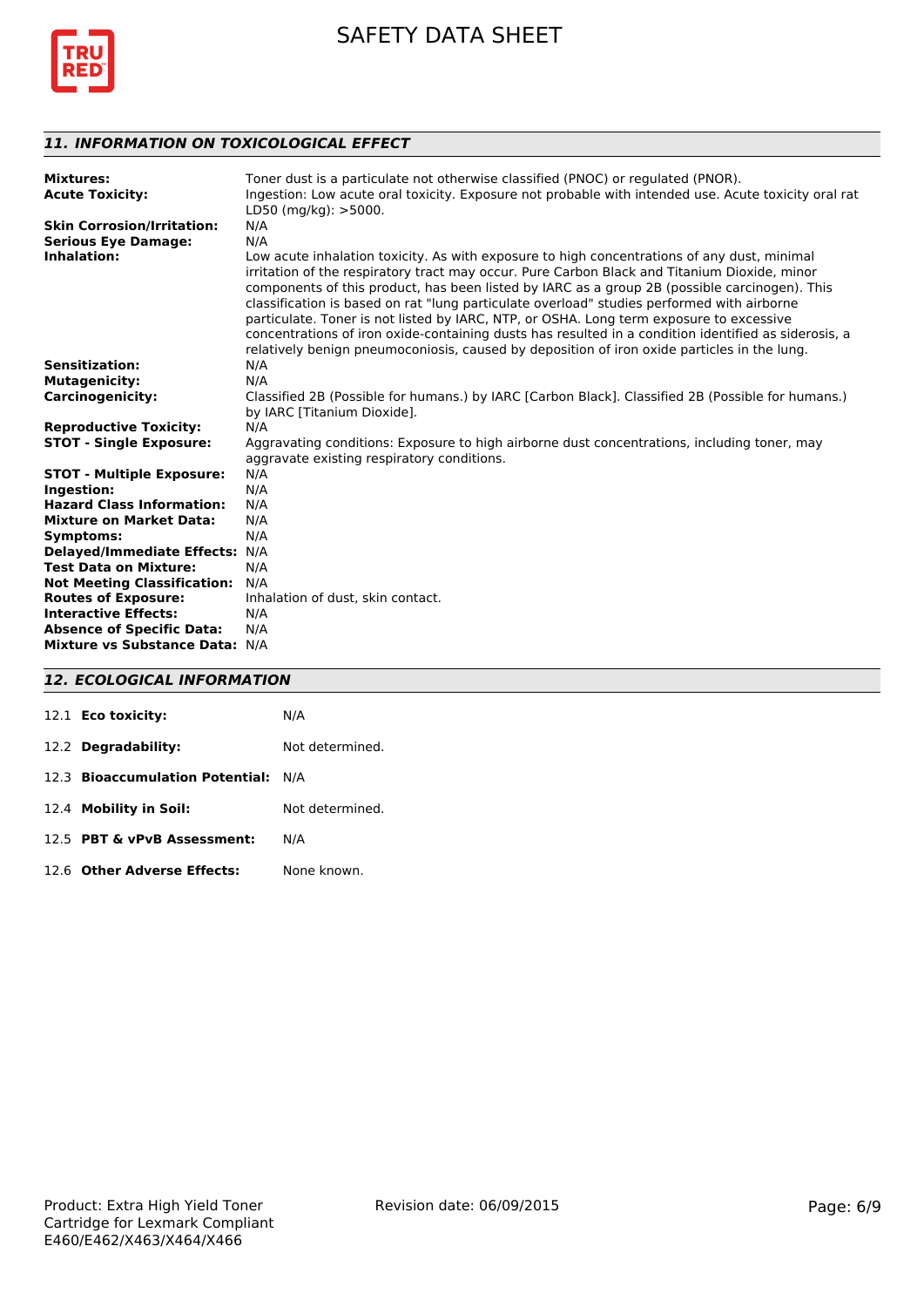

## *13. DISPOSAL CONSIDERATIONS*

#### **Disposal Information:**

 Dispose as a solid waste in accordance with local authority regulations. Empty container retains product residue.

# **Physical/Chemical Properties that affect Treatment:**

Symbol: This product is not classified as dangerous

Risk Phrases: This product is not classified according to the federal, state and local environmental regulations.

#### **Waste Treatment Information:**

Do not shred toner cartridge, unless dust-explosion prevention measures are taken. Finely dispersed particles may form explosive mixtures in air. Dispose of in compliance with federal, state, and local regulations.

#### **Personal Protection Required:**

N/A

| <b>14. TRANSPORT INFORMATION</b> |                                                               |  |  |
|----------------------------------|---------------------------------------------------------------|--|--|
| 14.1 <b>ID Number:</b>           | Not regulated by any transport mode.                          |  |  |
| 14.2 Shipping Name:              | Not regulated by any transport mode.                          |  |  |
| 14.3 Hazard Class:               | HMIS Classification: Health: 1* Flammability: 1 Reactivity: 0 |  |  |
| 14.4 Packing Group:              | Not regulated by any transport mode.                          |  |  |
| 14.5 Environmental Hazards:      | N/A                                                           |  |  |
| 14.6 User Precautions:           | N/A                                                           |  |  |
| 14.7 Bulk Transport:             | N/A                                                           |  |  |
|                                  |                                                               |  |  |

#### *15. REGULATORY INFORMATION*

15.1 **Regulatory Information:** TSCA (USA): All ingredients are listed on the Toxic Substances Control Act (TSCA) inventory, have been registered, or are exempt. SARA/ EPCRA (USA): None of the ingredients in this product has a final reportable quantity (RQ) under Emergency Planning and Community Right-to Know Act (EPCRA)- Section 302: Extremely Hazardous Substances (EHS) or notification requirements for EHS under Section 304.

#### **EPA Regulatory Information:** N/A

#### **CERCLA Reportable Quantity:** N/A

#### 15.2 **Superfund Information:**

#### **Hazard Categories:**

**Immediate:** N/A

#### **Delayed:** N/A

**Fire:** NFPA Rating: Health: 1 Flammability: 1 Reactivity: 0

**Pressure:** N/A

#### **Reactivity:** N/A

## **Section 302 - Extremely Hazardous:** N/A

**Section 311 - Hazardous:** N/A

15.3 **State Regulations:** California Prop. 65: This product contains no known materials at levels which the State of California has found to cause cancer, birth defects or other reproductive harm.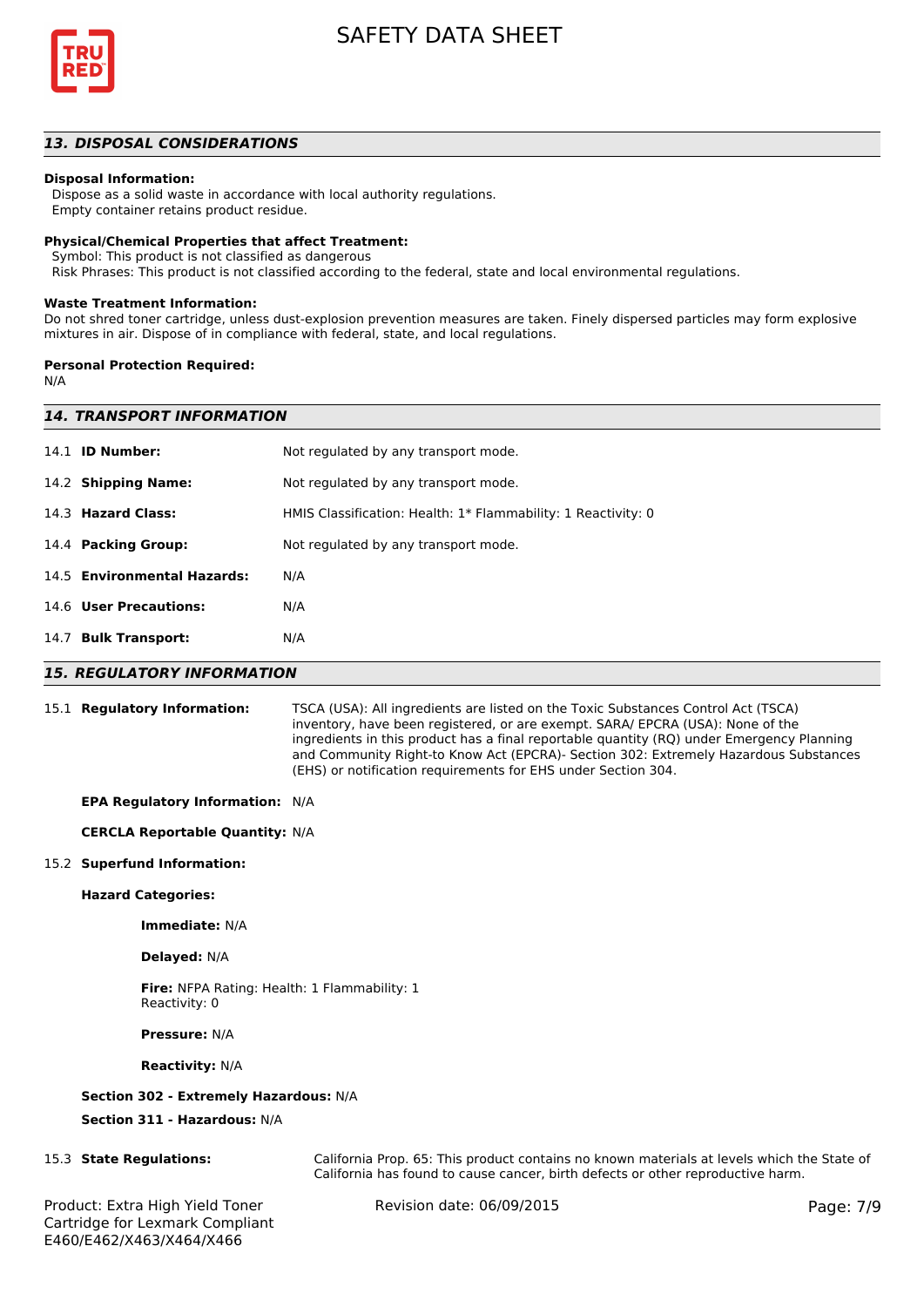

| 15.4 Other Regulatory Information:<br>International regulations lists: EINECS (Europe) - All ingredients are listed on the European<br>Inventory of Existing Commercial Substances (EINECS) list, have been registered on the<br>European List of New Chemical Substances (ELINCS), or are exempt; ENCS (Japan) - All<br>ingredients are listed on the Japanese Existing and New Chemical Substances (ENCS) list,<br>have been registered, or are exempt; AICS (Australia) - All ingredients are listed in<br>Australian Inventory of Chemical Substances (AICS), have been registered, or are exempt;<br>Philippines inventory (PICCS) - All ingredients are listed on the Philippines Inventory<br>(PICCS) or are exempt; Korea inventory (KECI) - All ingredients are listed on the Korean<br>Existing Chemicals List (ECL), have been registered, or are exempt; China inventory<br>(IECSC) - All ingredients are listed on the Chinese inventory (IECSC) or are exempt.<br>Canada: WHMIS (Canada) - Not controlled under WHMIS (Canada); DSL/NDSL - All<br>ingredients are listed on the Canadian Domestic Substances List (DSL), have been<br>registered on the Non-Domestic Substances List (NDSL), or are exempt. Mexico<br>Classification: Health: 1 Flammability: 1 Reactivity: 0. |
|----------------------------------------------------------------------------------------------------------------------------------------------------------------------------------------------------------------------------------------------------------------------------------------------------------------------------------------------------------------------------------------------------------------------------------------------------------------------------------------------------------------------------------------------------------------------------------------------------------------------------------------------------------------------------------------------------------------------------------------------------------------------------------------------------------------------------------------------------------------------------------------------------------------------------------------------------------------------------------------------------------------------------------------------------------------------------------------------------------------------------------------------------------------------------------------------------------------------------------------------------------------------------------------------|
|----------------------------------------------------------------------------------------------------------------------------------------------------------------------------------------------------------------------------------------------------------------------------------------------------------------------------------------------------------------------------------------------------------------------------------------------------------------------------------------------------------------------------------------------------------------------------------------------------------------------------------------------------------------------------------------------------------------------------------------------------------------------------------------------------------------------------------------------------------------------------------------------------------------------------------------------------------------------------------------------------------------------------------------------------------------------------------------------------------------------------------------------------------------------------------------------------------------------------------------------------------------------------------------------|

# *16. OTHER INFORMATION*

| <b>General Comments:</b>          | This information is based on our current knowledge. It should not therefore be construed as<br>quaranteeing specific properties of the products as described or their suitability for a particular<br>application |
|-----------------------------------|-------------------------------------------------------------------------------------------------------------------------------------------------------------------------------------------------------------------|
| <b>Creation Date of this SDS:</b> | 07/16/2019                                                                                                                                                                                                        |